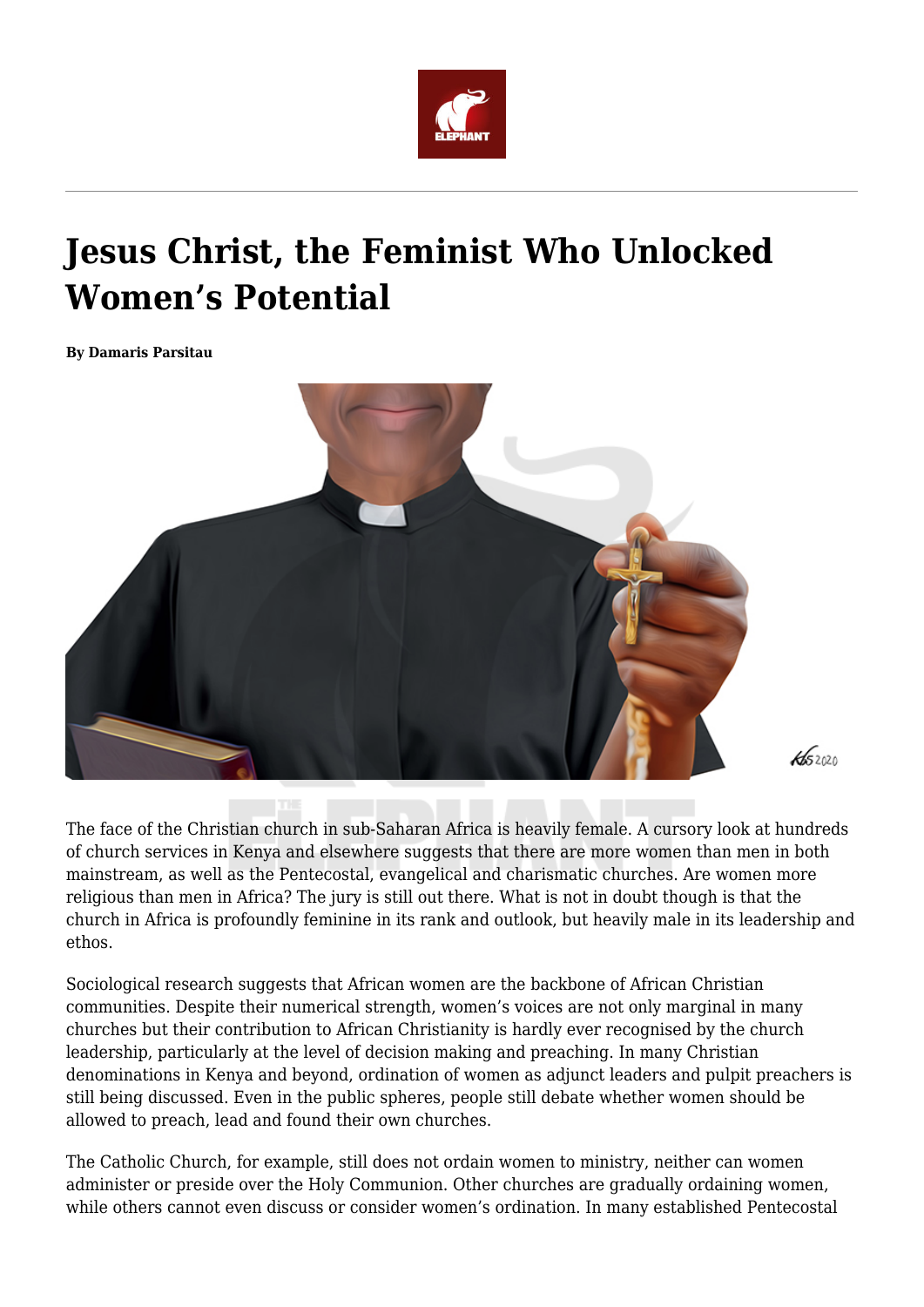churches, women are still not ordained to leadership positions despite the so-called democratisation of the charisma. Nevertheless, women are moving out to establish their own churches. They then invite their former bishops to ordain them, which is paradoxical.

Except for Pentecostal, charismatic and evangelical churches, where women have successfully founded and carved out their own ministries, women in male-founded churches hardly ever rise to leadership positions. In all other churches, and as far as the leadership of spiritual communities are concerned, women's voices remains at the fringes or margins, especially in masculine spiritual spaces – at least at the level of church leadership and decision making.

This is despite studies upon studies suggesting that women are a significant majority and part of the powerhouse of African Christian spirituality. Women not only fill the pews of African churches every Sunday, they also carry out incredible responsibilities for the survival and sustenance of those churches. My ethnographic research suggests that many women spend incredibly long hours in churches, putting in time and money in unpaid hours cleaning, ushering, organising, receiving guests, singing, leading praise and worship, teaching Sunday school, cooking for guests, collecting offerings, prophesying, praying, and offering social and spiritual support to the sick (physically and emotionally).

Except for Pentecostal, charismatic and evangelical churches, where women have successfully founded and carved out their own ministries, women in male-founded churches hardly ever rise to leadership positions.

In church spheres, they also create and generate tremendous social capital, creating community prayer cells, mobilising resources to form networks for support, fund-raising, forming wedding committees for members, arranging funerals, joining merry-go-rounds, and generally looking out for the welfare of members. Much of this replicates the domestic chores they undertake at home. As such, they are fundamental to the very life and sustainability of their churches. I believe that many churches would not function without the work, time, varied gifts, talents and abilities and the immense social capital that Christian women generate for their church communities.

Why do women do so much for churches that do so little for them? I asked scores of women. What is in it for them that makes them spent so much time in church?

The women I interviewed shared with me some of the reasons why they gravitate towards church and why they give so much of their time to churches that seemingly do little for them. I found out that churches are more than just spiritual spaces; they are also spaces for the creation of community, where social capital is generated, where they fellowship and share sisterhood, a space for emotional and momentarily release, where they cry to God about their many vulnerabilities, a space for spiritual growth and spiritual nourishment.

The women told me they flock to churches in search of healing – physically, emotionally and psychologically. They also go there in search of deliverance from spiritual and earthly demons and from the fear of curses and witchcraft. Many others go to church in search of companionship and love. Others go to church because they have been socialised from childhood to attend church and because "it is the right thing to do". Many others told me that they cannot fail to go to church because it is the Christian thing to do. Many others go there to be away from the home sphere and escape from violence and toxic home spaces. Yet many also go there because they simply love God and want to grow in their Christian faith and in communion with fellow believers.

Yet, churches have treated and continue to treat women badly: they ignore them, objectify them,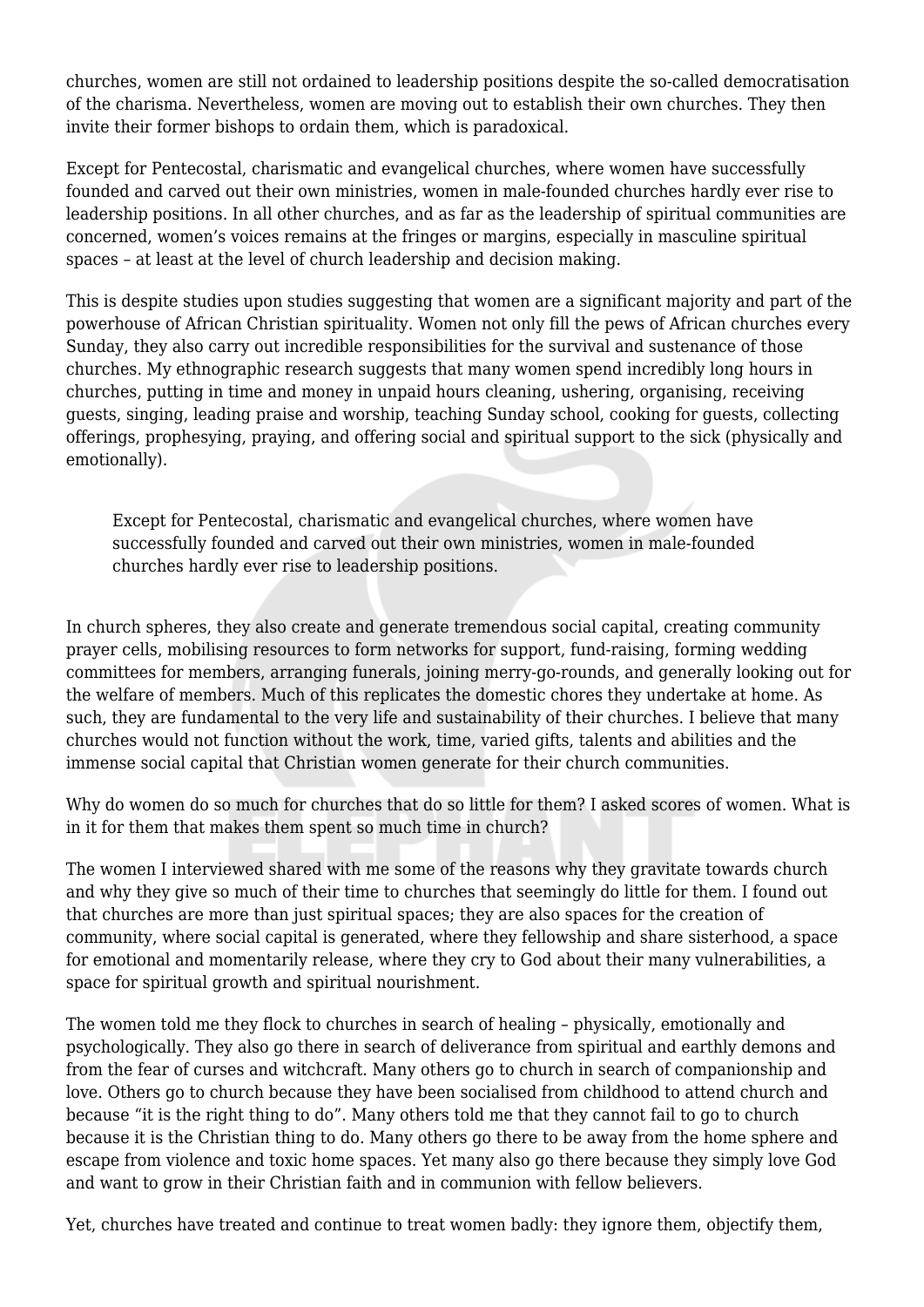abuse them, assault them, oppress them and then attempt to use theological and patriarchal ideas to rationalise their actions. "It is written in the Bible", "the Bible says", "It is our culture and traditions" are common dictums of explanations and justification in the Kenyan social and religious sphere. This is not surprising as both Christianity and African culture have long been used to manipulate and reinforce the sorry treatment of women in Africa. African (male) clergy and men are seen as ideal spiritual leaders, while women are there to submit to men's authority both at home and in church.

In church services, sermons about male headship and female submission are common. This has resulted in the smothering of women's gifts of pastoral leadership and ministry. Women are further excluded from leadership roles and their gifts, talents and wisdom have been often dismissed. Pentecostal Christians leaders have perverted the gospel in favour of the gospel of money and fake miracles and the control and objectification of women's bodies and sexuality. In her article titled, *The Neck That Turns the Head*, Brandon Ambrosia talks about this and speaks about the power of the good Christian woman as one that is submissive to her husband. I have heard Pentecostal pastors teach about men as the head and women as the neck that supports the head, instead of speaking about companionship.

The church continuously thinks of women as the weaker sex, even when women have shown that they can be presidents, astronauts, doctors, engineers and people who manage millions of dysfunctional homes every day. In fact, Christian women are everywhere except at church pulpits.

Besides, many churches, just like Kenyan and African society still frown on female religious leadership. That is true for the Catholic Church that is heavily male and gerontocratic, and also misogynistic. Pentecostal and evangelical churches are led by men who serve with their wives as copastors, mostly leading women's wings of the ministry. These wives are known as "First Ladies" to entrench the important place they occupy in their husbands' ministries. A case in point is the *Women Without Limit Ministries* led by the flashy Rev Kathy Kiuna and many other small women-led ministries within their husbands' churches. Women's wings within the larger church polity are meant to leverage the large numbers of female patrons in such churches, as well as provide a pseudo-empowerment fellowship for scores of women.

The church continuously thinks of women as the weaker sex, even when women have shown that they can be presidents, astronauts, doctors, engineers and people who manage millions of dysfunctional homes every day. In fact, Christian women are everywhere except at church pulpits.

Yet this move is a smart way to keep female worshipers in church both for respectability of the church – and in particular, for the pastors' wives prestige – and to look like they are catering to women's needs. And while many such women's wings are said to empower women in spiritual spaces using spiritual resources, such ministries rarely ever scratch the surface to tackle the myriad of social and structural challenges facing women in Kenya and beyond. These challenges include domestic violence, family break-ups, poverty, sexism, and patriarchy.

Instead, they gloss over real and tangible issues that affect women and create a sort of motivational speak, the kind of feel-good sermons about building self-esteem and confidence without ever thinking of delving into the reasons why many women feel inadequate, lack proper education and struggle financially. The kind of preaching that goes on here is that of overcoming the demons of poverty, adultery, needs and wants, and of miraculously getting miracle visas to the United States and Europe and many other mundane wants. Much of the preaching revolves around the power of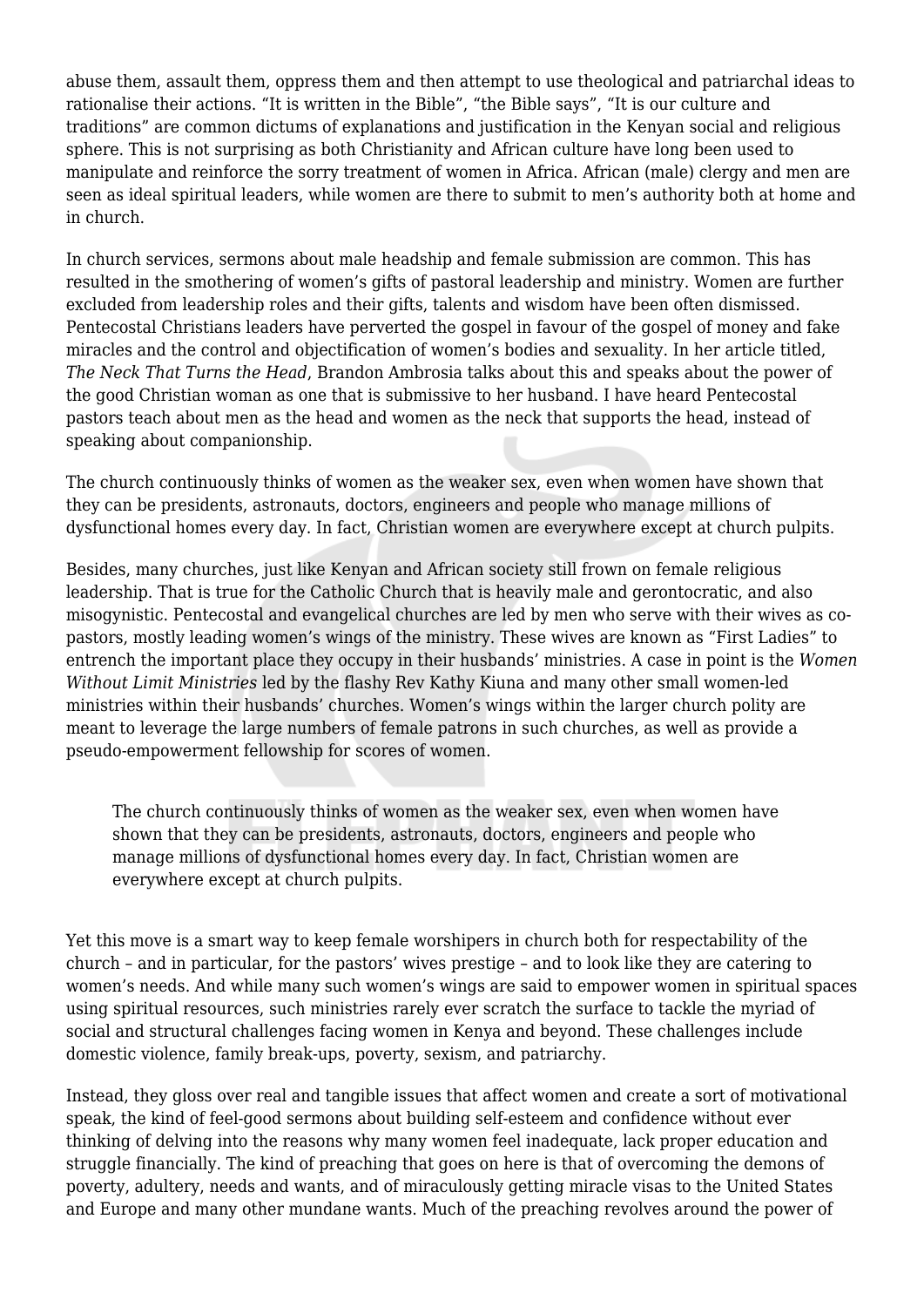the praying wife, partner, and mother.

In nearly a decade and a half of research on Pentecostal churches, I have never come across a single message condemning violence and the many layers of discrimination holding women back from attaining their full potential. Nor are there sermons that tackle the social and structural issues that many women grapple with, such as gender-based violence, intimate partner violence, lack of decision making roles and women rights. What we see is a gospel where every imaginable challenge, including serious ailments such as cancer, diabetes, high blood pressure, malaria, and other communicable ailments and global epidemics, are all viewed through spiritual lenses.

## **The church's deafening silence on women's issues**

Yet, the status and roles of women in churches mirrors that of the general status of women in the larger Kenyan society. The biggest purpose and most important role of the church is to preach the good news to the laity and set captives free. How is it that the church does not speak when women and girls continue to be subjected to sexual abuse? Why is the church silent when scores of women and young girls are brutally murdered almost weekly or when little girls are raped by their fathers or guardians? Why is the church silent in the face of tremendous corruption that is killing the future of Kenyan women, youth and children?

Kenya is a heavily patriarchal society where women and girls, in particular, grapple with multiple layers of discrimination, marginalisation and stereotypes. Patriarchal, cultural and religious ideals and beliefs, as well as deeply entrenched gendered social norms, continue to portray women as inferior to men.

The Kenyan Parliament, for example, totally disregards the constitutional two-thirds majority rule that would have seen an increase in the number of women serving in Parliament and public life. While some progress has been achieved in Kenya in the last couple of years, Parliament is still debating the roles of women in the legislature, a decade after the passage of a liberal constitution with an excellent Bill of Rights. This blatant disregard for the constitution is not only suggestive of the condescending attitude of male leaders towards female leadership, but also shows how Kenyan society still struggles with the idea of women leaders in a largely male-dominated legislature. Interestingly, the church has not raised its voice about this, which is hardly unsurprising given that the Kenyan church leadership largely mirrors our political leadership, if not worse.

The church in Kenya treats women even worse than the state. Church spaces are no longer safe for women seeking spiritual sustenance and refuge. Women are physically and sexually abused in church; their bodies are used as porn for the healing and miracle industry. The voluntary work they put in brings no immediate value to them outside of their spiritual life. At the same time, church spaces are masculine spheres in terms of leadership, but heavily female in respect of congregational composition. The church's restriction and control of women's leadership and decision making should be questioned.

Churches are also becoming increasingly violent spaces for women, in terms of violent theologies of women's bodies and spaces where women have been physically and sexually abused. Churches are not just violent masculine spaces, but also patriarchal and dangerous spaces. This is not surprising, given that the Bible itself is a patriarchal document interpreted through patriarchal lenses. At the same time, churches treat women the way the Kenyan communities treats them: they frown on single women, widows, divorced mothers, unmarried mothers and their children.

The church in Kenya treats women even worse than the state. Church spaces are no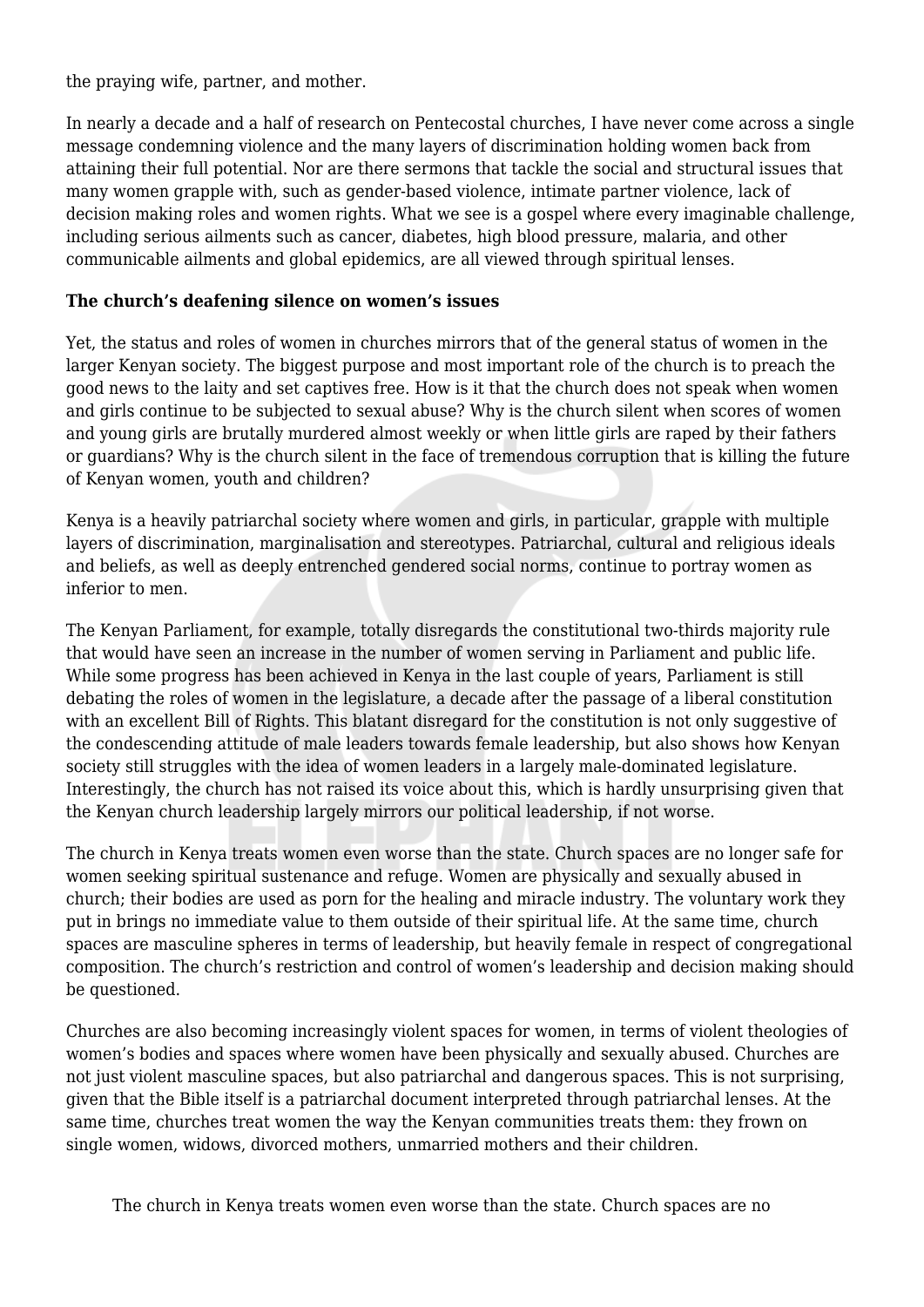longer safe for women seeking spiritual sustenance and refuge. Women are physically and sexually abused in church; their bodies are used as porn for the healing and miracle industry.

Given this scenario, how can we foreground a church that is on the side of women and one that can move the middle to treat women as God's children? How can we unlock the power of women in churches? What lessons can we borrow from Jesus's extraordinary treatment of women? How did Jesus model behaviour that could guide the church and society on how to treat women better? How can the life of Jesus model for us a women-centric theology of human flourishing where women are treated the way he treated them? How can the church become a progressive space that puts women's welfare at the centre of a theology of care, one that respects them, includes them and allows them to use all their mental resources and abilities to build the kingdom of God as well as the earthly kingdom?

## **Unlocking the power of women, as Jesus did**

There is a need for the church in Africa to rethink and unpack a theology of women flourishing, one that unlocks the power of women in Africa and one that would bring about a transformation in the lives of African women. Here, I would like to propose a new imagination that would unlock the power of women, a new narrative, new conversations about the role of women that allows them to flourish at home, church and society.

The Bible and the life of Jesus Christ allows us to foreground such a possibility. It gives us the tools to recreate a new future, another world for African Christian women. The Bible, which occupies a central role in the lives of millions of African Christians, foments many examples of female biblical heroines who did exemplary works that are recorded by the Bible's narrators. The Bible itself is full of instances in which women rose to leadership positions that could be modelled to create a theology of women leadership that helps women shift the needle in spiritual leadership. Queen Esther saved the Israelites from their enemies, Deborah was a judge who ruled Israel, just to cite a few.

The Jesus of the Bible suggests that women are much more than the weaker sex. Women are messengers of God and the gospel and prophetesses of the resurrection story. Women were the first to declare that Jesus has risen, women were the deacons who supported and led the early Christian church. The church, as well as theologians, must begin to reimagine a women-centred theology of human flourishing that lifts off the heavy burdens placed on women by both church and society.

Jesus Christ modelled for us a theology that is women-centric, a theology of solidarity and affirmation for women. Jesus refused to normalise the treatment of women as inferior, as insignificant voiceless people. Instead he treated them with respect and dignity, frequently stopping to listen to their cries and concerns, affirming their voices and right to be heard in a way to suggest that their voices and opinions mattered to him.

The narrators of the Bible portray Jesus as a man who was at home in the company of all women – mothers, widows, prostitutes, bleeding and menstruating women, daughters, sisters, grandmothers. He, for example, stepped forward in a crowd of mourners to speak with the widow at Nain and called her son back to life in Luke 7: 11-17. He healed a woman who had been crippled for 18 years, laying his hands on her in the temple saying, "Woman, you are free". And he did that without drama. He left her feminine dignity intact. There was no reeling on the ground, no fainting, no melodrama, no violent slapping. It was just a kind gentle touch that restored her health and dignity. He told her to go. That she was free from the burden of disease and disability. He set her free from crippling disease and restored her dignity, taking away her stigma and burden. He did not violently push her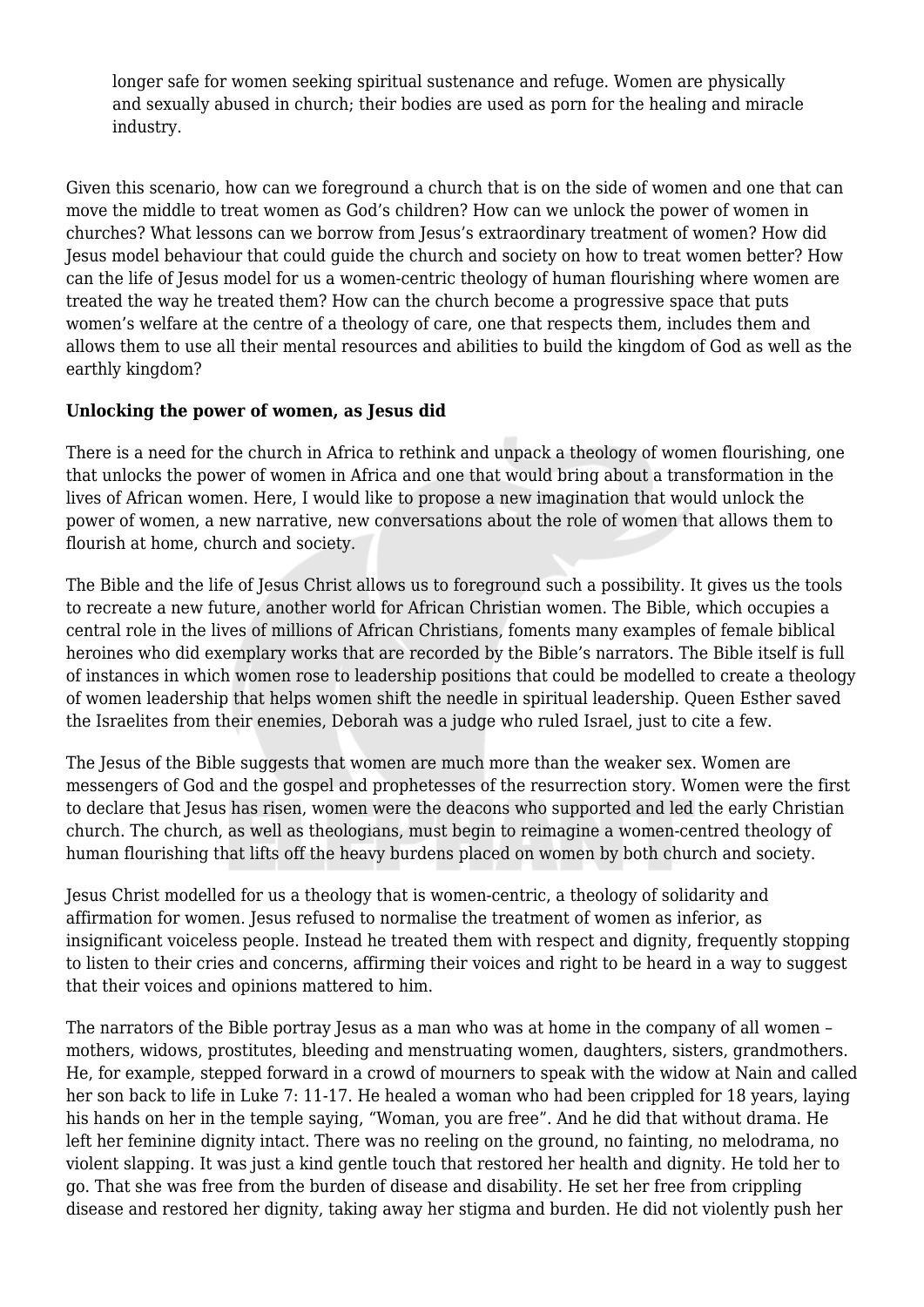to the ground in the manner of Pentecostal clergy who stage-manage deliverance services, creating migraine-inducing headaches and a lot of noisy drama as they outdo each other trying to demonstrate manufactured spiritual power to hapless followers.

There is a need for the church in Africa to rethink and unpack a theology of women flourishing, one that unlocks the power of women in Africa and one that would bring about a transformation in the lives of African women.

Contrast that with Jesus's gentle and respectful touch, a total departure from Apostle James Ng'ang'a, whose deliverance theologies leave many women stripped of their personal and bodily integrity. Jesus's touch was a touch of love, respect and recognition of a female humanity, where women are children of God, worthy of a life of health, dignity and flourishing. Jesus, a friend of women, was also a respecter of women.

When the leaders of the synagogue questioned why Jesus had healed a woman on the Sabbath, Jesus answered in a way that affirmed the woman even further. He called her a daughter of Abraham (Luke 13:16). Here is another example of a theology of affirmation, dignity and flourishing. In Jewish culture, as well as in many patriarchal cultures in Africa, girls are not very much valued. Hence, by calling this woman a daughter of Abraham (the patriarch of the Abrahamic faiths), Jesus affirmed the place of girls in the family and society. Women had never been called daughters of Abraham before.

There are many other scores of instances in which Jesus helped forge new spaces and thinking for women, engaging them, listening to their stories and needs, giving them not just a listening ear, but also voice and agency. In many of these instances, he was telling the women: I hear you, I see you, I feel you, you are important, your story is important and valid, and you deserve to live a life of dignity, health and well-being. Your humanity as a daughter of Abraham is valid and your voice matters and must be heard by all, including, the Pharisees and Sadducees and the clergy-bishops, prophets, pastors, apostles, archbishops, and that they have a space and voice in that arrangement. Jesus held affirming dialogues with women.

Consider the story of Jesus holding affirming dialogues with a Samaritan woman. In the Jewish traditions, just like in many African cultures, women's testimonies in Jewish religious thought was not trustworthy. They were also counted alongside children because no one considered their contribution, including witness contribution, as valid or even of substance. In many Kenyan cultures, such as the Maasai and Kalenjin cultures, women were counted and equated to children and the property of her husband. But Jesus modelled a different perception of women as people who are worthy. He held respectful dialogues with women, affirming and entrenching their space in society as valid witnesses.

In all these and many other examples of how he treated women, Jesus modelled a different trajectory and narrative: a trajectory of compassion, respect, value, voice, agency and dignity. He viewed women in their totality as human beings, not as unclean and unworthy witnesses. Menstruating women were considered ritually unclean in Jewish society. Such women were not allowed to participate in rituals because they were considered unclean. Jesus affirmed their biological and bodily integrity, affirming their natural menstruating bodies as clean and worthy.

More importantly, Jesus held a moment of dialogue with such women. Women prostitutes were friends of Jesus. One oiled Jesus's feet with expensive perfume and used her hair to wipe his feet. Women were the first people to witness the resurrected Jesus and were the last at the grave where he was buried.